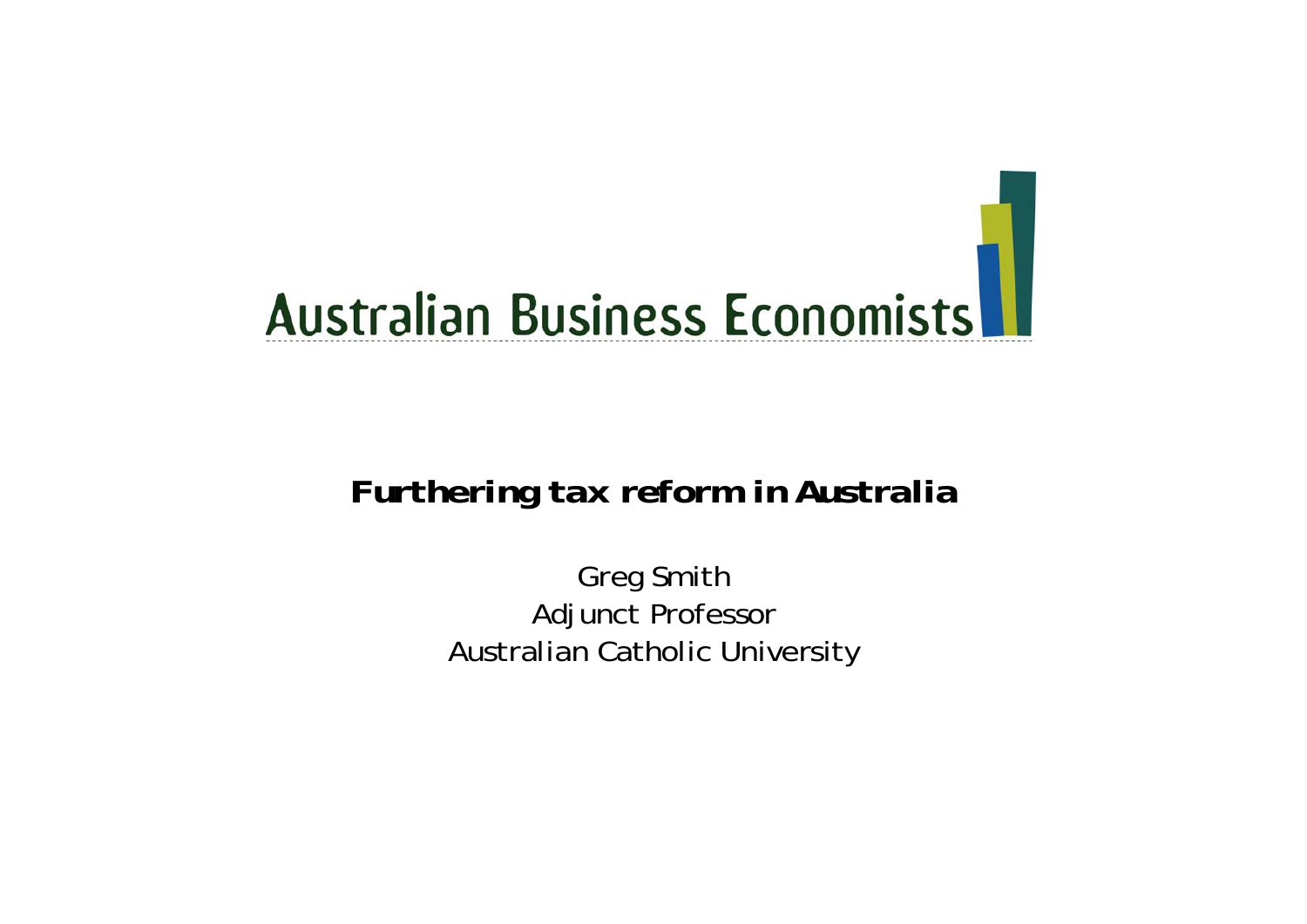#### Furthering Tax Reform in Australia

Greg Smith Australian Business Economists Sydney 20 September 2011

The views expressed in this presentation are those of the author alone and not of any other person or organisation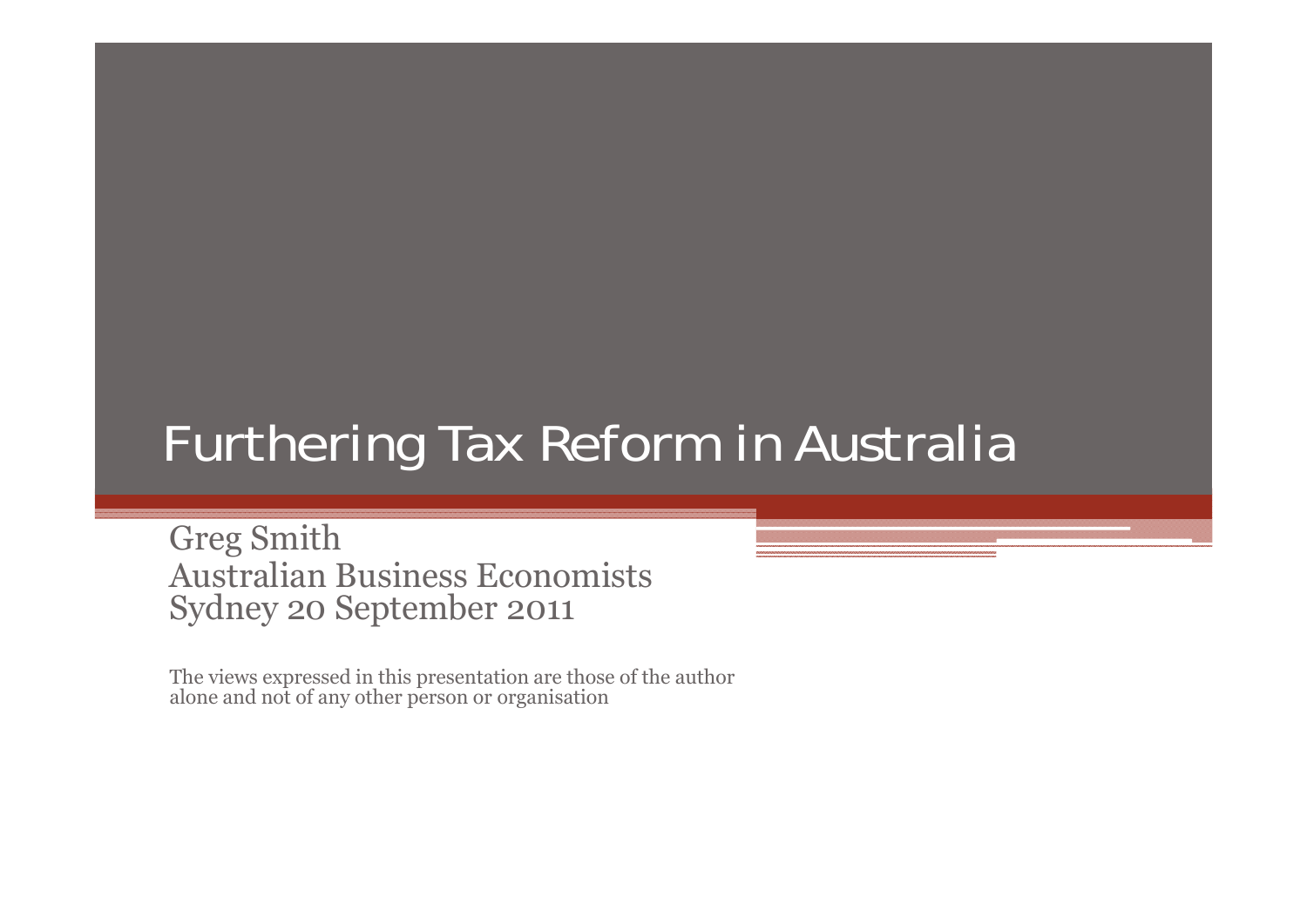# Australian tax in 2010-11

- $\bigcirc$  General Govt tax revenue: \$357 billion
	- 26% of GDP and 85% of total revenues
	- \$67 b borrowing requirement (nearly 5% of GDP)

- $\bigcirc$  AFTSR (Henry) – on existing tax architecture
	- "*reflects sound policy frameworks and Australian social values and will still serve us well*"
		- Adequate (in medium term)
		- Progressive (including means tests on transfers)
		- Generally broad bases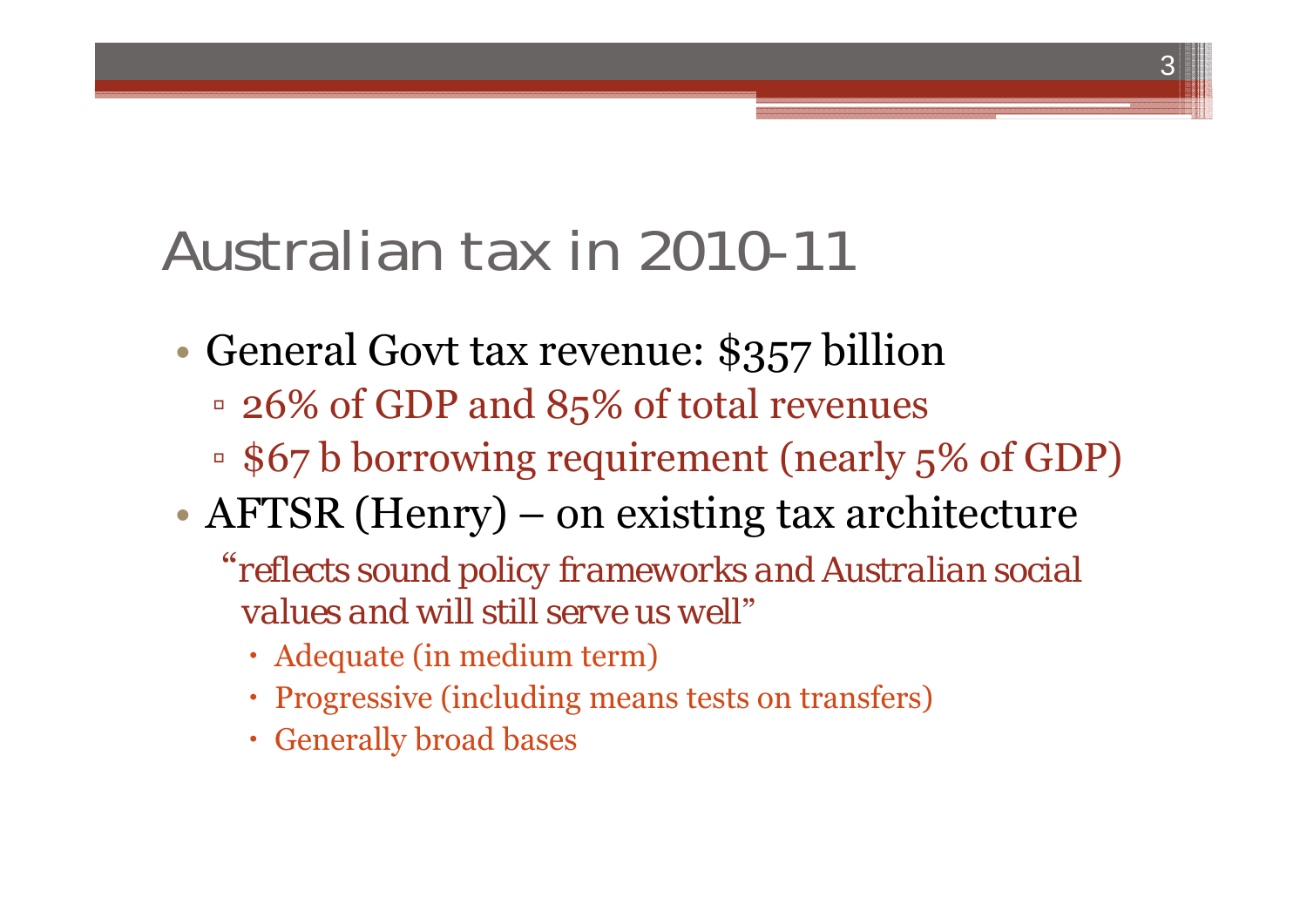# The tax trajectory to 2014-15

 $\bullet$ Commonwealth tax revenue + \$112 billion (39%)

- Increase of 2.5% of GDP
- Projected cash surplus still only \$5.8 billion
- **Individual income:**  $+$  \$55 b  $\overline{1}$  Company tax  $\overline{1}$  + \$25 b □ GST  $+$ \$12 b
- $\textdegree$  New mining rent tax  $\textdegree$  + \$ 5 b
- $\overline{\phantom{a}}$  Carbon price (non tax)  $\overline{\phantom{a}}$  + \$ 9 b
- $\bullet$ State taxes/royalties may match GDP growth (25%)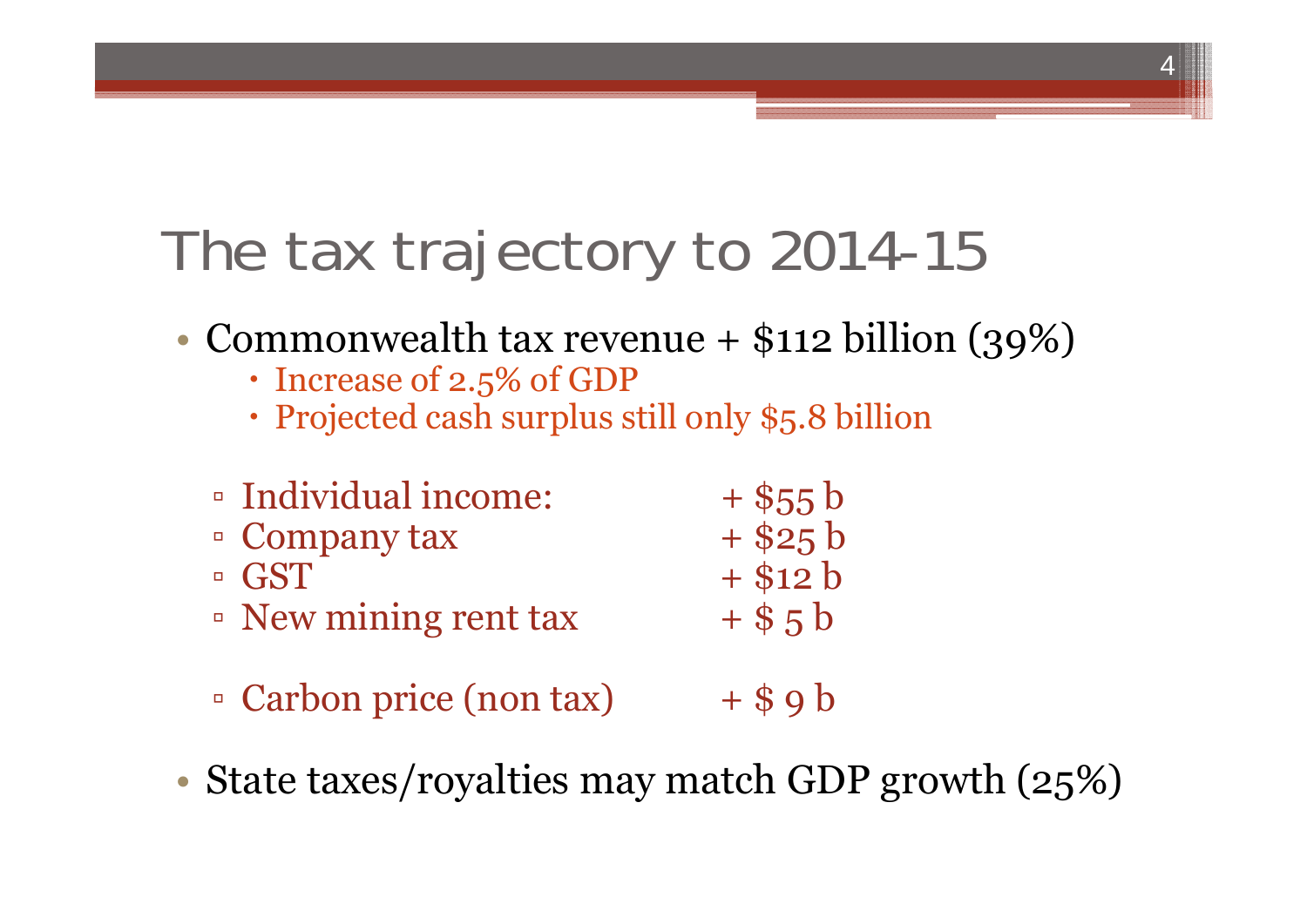# Beyond 2014-15

 $\bigcirc$  Medium term Commonwealth goal is to maintain 'real payment' growth at 2% pa until budget surplus reaches 1 percent of GDP (\$20b) in 2017-18

- 8 years of declining relative size of government
- $\bullet$  Assumptions are not clear, but implication is limited fiscal room for tax relief
- • Implied size of Commonwealth payments will be lowest since 1975
	- This is current policy what of Opposition?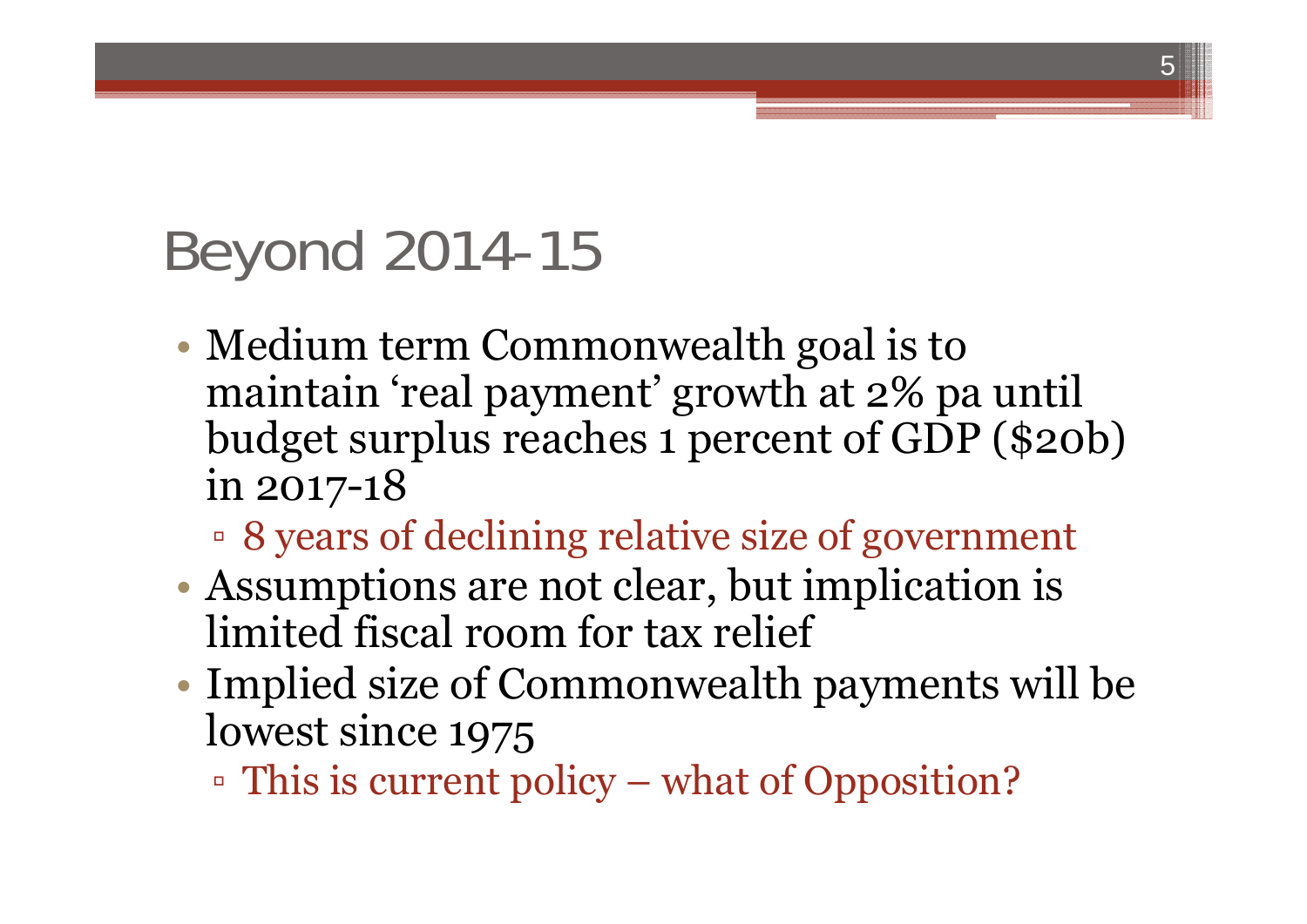# Long term: Strategic drivers

| <b>Strategic Driver</b>                                                                       | <b>Implications</b>                                                                                                              |
|-----------------------------------------------------------------------------------------------|----------------------------------------------------------------------------------------------------------------------------------|
| Economic<br>- factor mobility<br>- growth imperative<br>- 2 speed economy (structural change) | • More immobile rent, consumption<br>• Lower income taxes<br>• Productivity reforms, infrastructure,<br>housing and roads        |
| Socio-Demographic<br>-Ageing and late ageing<br>- Progressivity/targeting needs               | • Longevity, aged care and disability<br>$\bullet$ Bigger govt: 5-6% + of GDP 2040s<br>• Participation policies<br>• Unmet needs |
| Technological (digital age)                                                                   | • New tax-transfer delivery models<br>• Client focus                                                                             |
| Environmental/energy                                                                          | • Pace of fossil fuel replacement?<br>(including as a tax base)                                                                  |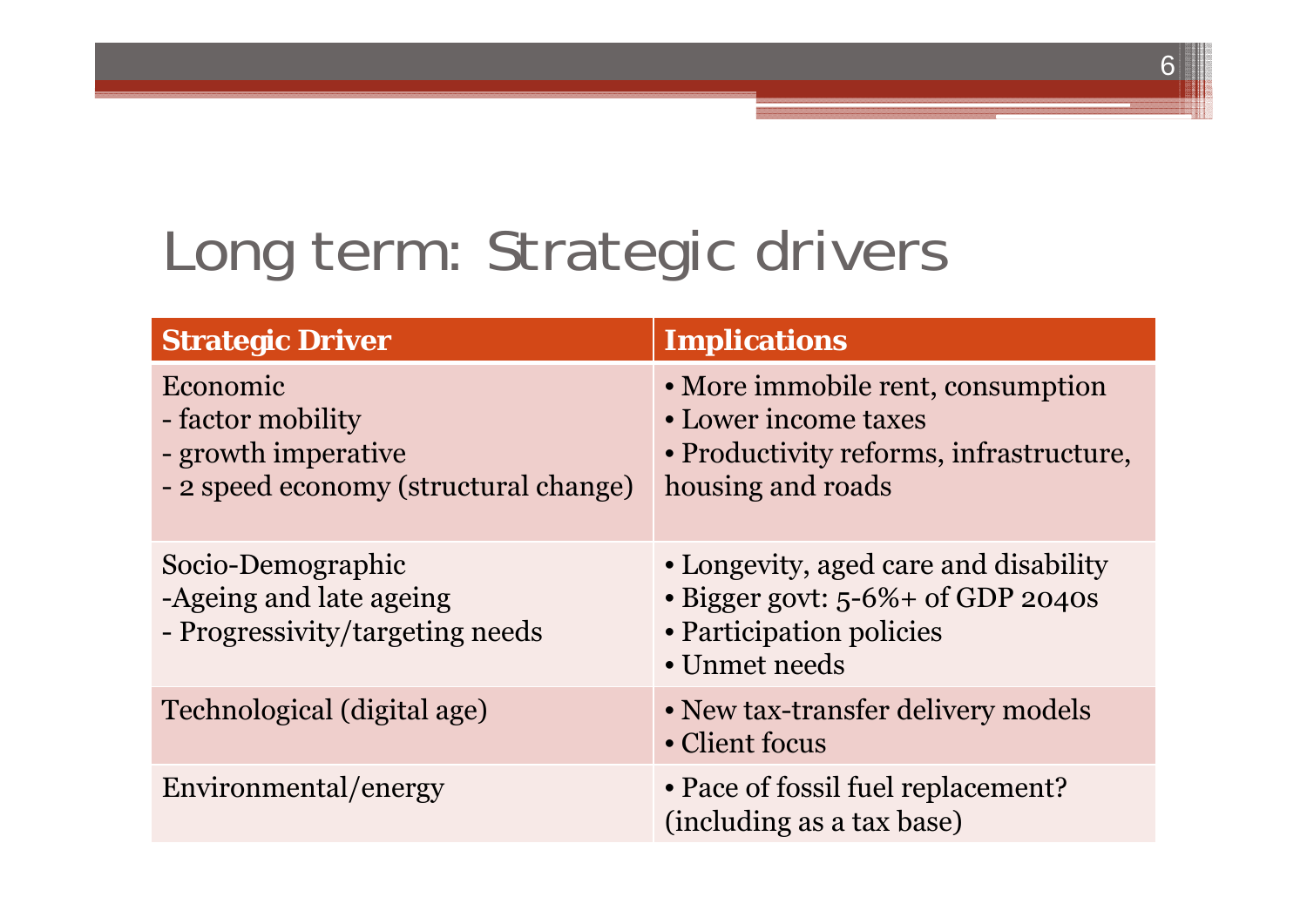International: company tax rates

7

- $\bigcirc$ Asia: China, HK, Singapore, Korea 15-25%
- $\bigcirc$ Little change in US and Japan (fiscal crises)
- $\bigcirc$ UK company rate 23% by 2014
- $\bigcirc$ EU27 achieved considerable change before GFC

| <b>EU27</b>         | 2001 | 2010 |
|---------------------|------|------|
| Company rate        | 30   | 23   |
| <b>Top Personal</b> | 44   | 38   |
| <b>Standard VAT</b> | 19   | 21   |
|                     |      |      |

Eurostat 2011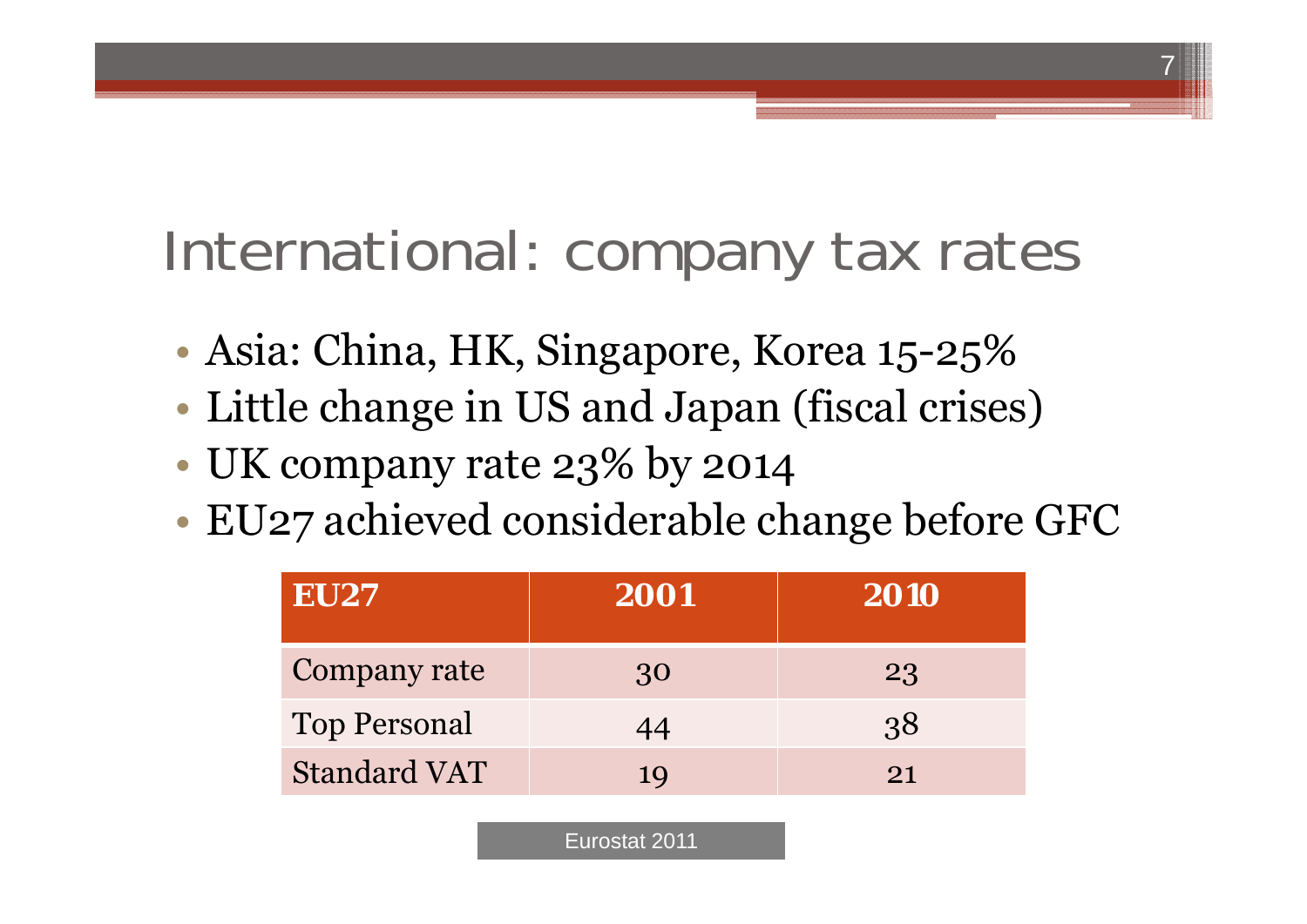# International: UK Mirrlees Review

"...a progressive, neutral tax system" (IFS Tax by Design 2010)

|                    | <b>Mirrlees</b>                        | <b>Henry</b>                              |
|--------------------|----------------------------------------|-------------------------------------------|
| <b>Progressive</b> | Income, rents,<br>wealth transfer      | Income, rents                             |
| Neutral            | $Exceptions -$<br>R&D, Retirement      | $Exceptions -$<br>R&D, Retirement         |
| Capital            | RRA and ACE<br>exempt normal<br>return | Imputation and<br>40% savings<br>discount |
| Consumption        | Comprehensive<br>VAT inc housing       | Cash flow and<br>land rent tax            |
| Regulatory         | Sin, roads, etc                        | Sin, roads, etc                           |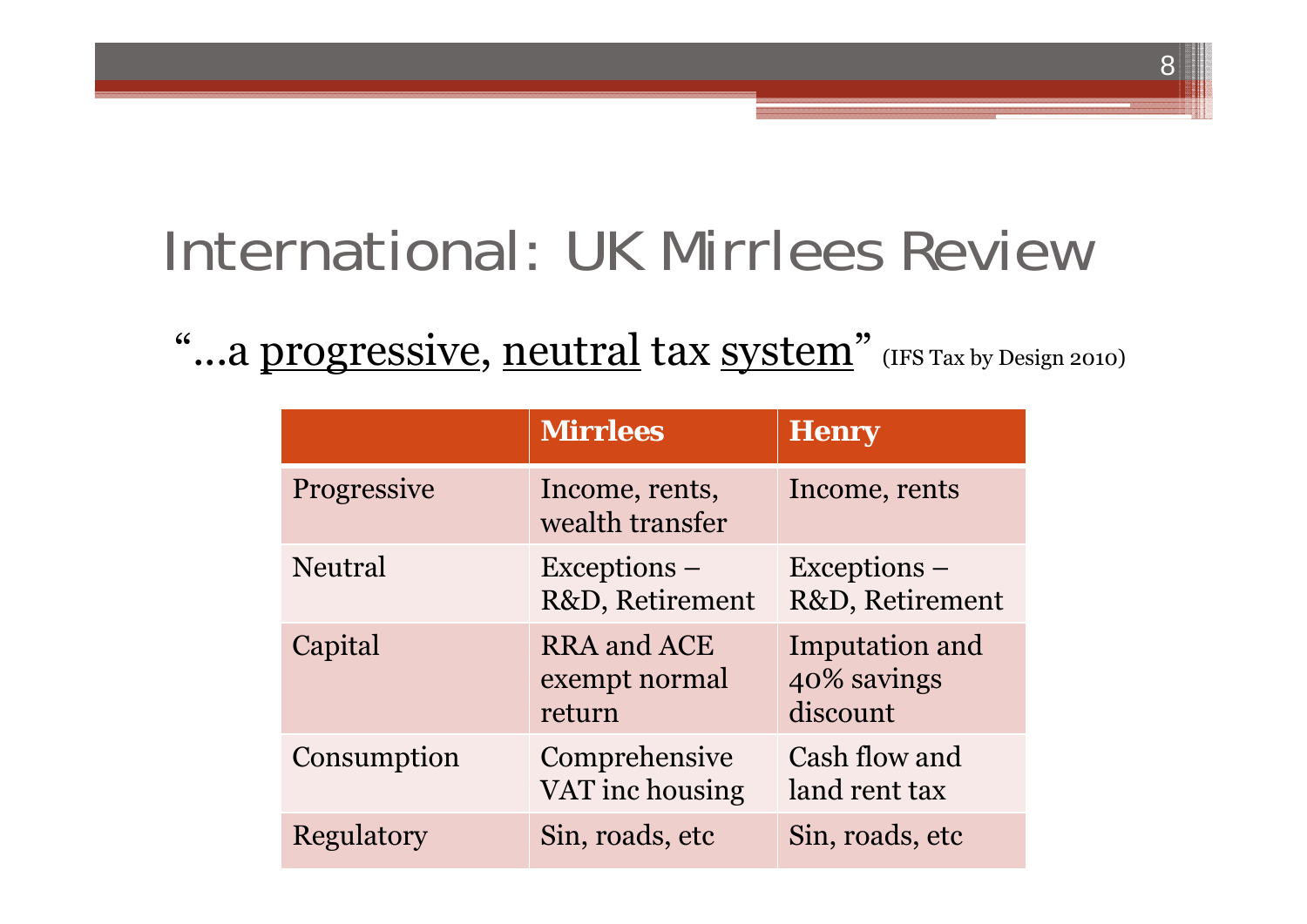# The AFTSR architecture

- Concentrate on four broad, efficient tax bases
	- Personal Income
	- Business Income
	- Consumption
	- Immobile rents (land and natural resources)
- Abolish other revenue taxes (mainly state taxes)
- Rebalance: less business income, more rent and consumption
- Comprehensive personal income tax/transfer reform
	- Simplified structure with new delivery platform
	- Complementary means tests and other transfer design reform
	- More neutral tax treatment of savings
- Efficient Pigovian taxes and user charges
- •Retirement income policy reconfigured to address equity, longevity, aged care and disability/carer needs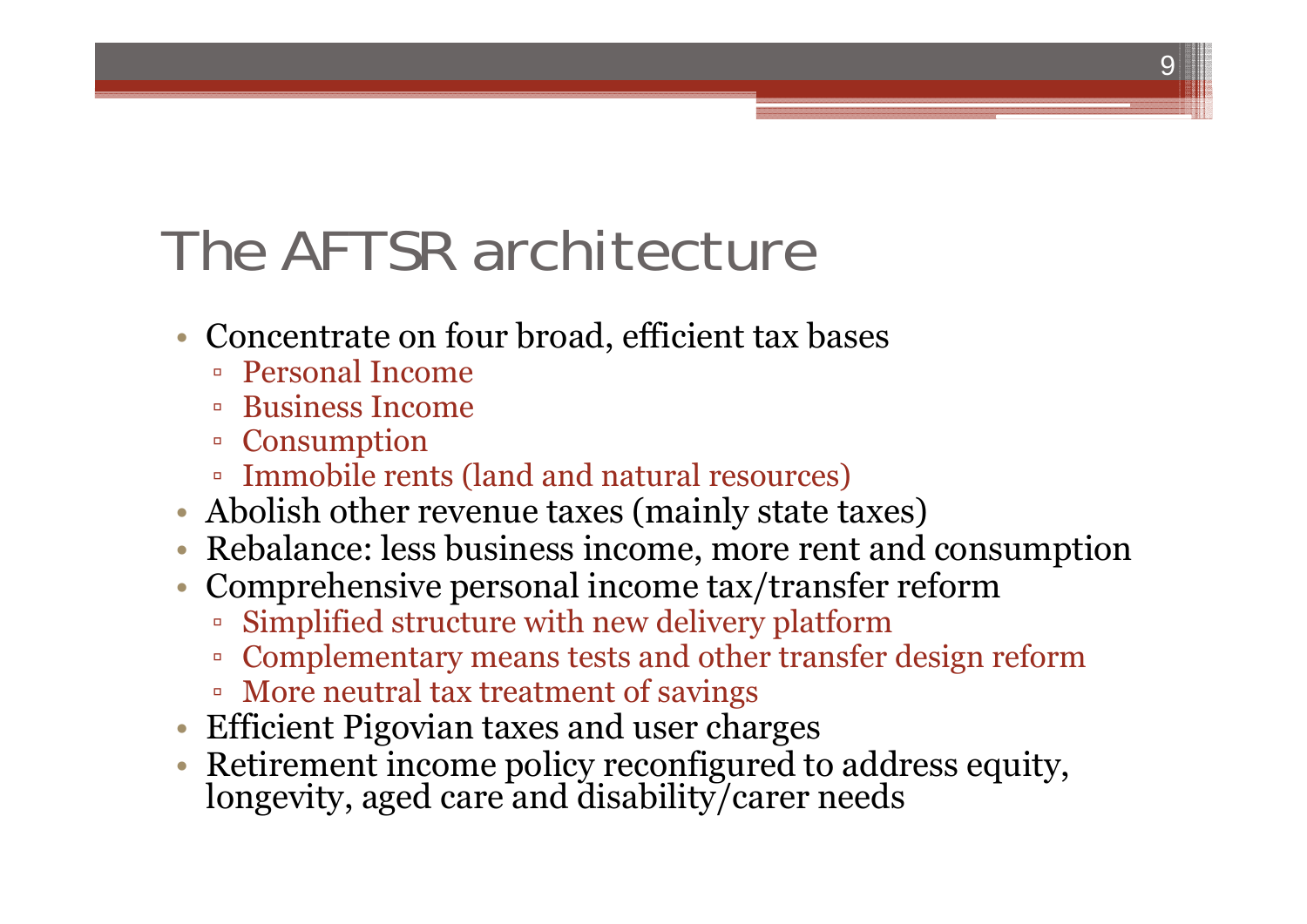## Federal Fiscal Imbalance

#### Each state "...should have access to tax revenue it can use to finance significant marginal expenditure decisions"

10



Chart 1: Marginal welfare loss from a small increase in selected **Australian taxes** 

Source: KPMG Econtech (2009), CGE Analysis of the Current Australian Tax System. Reproduced from AFTS.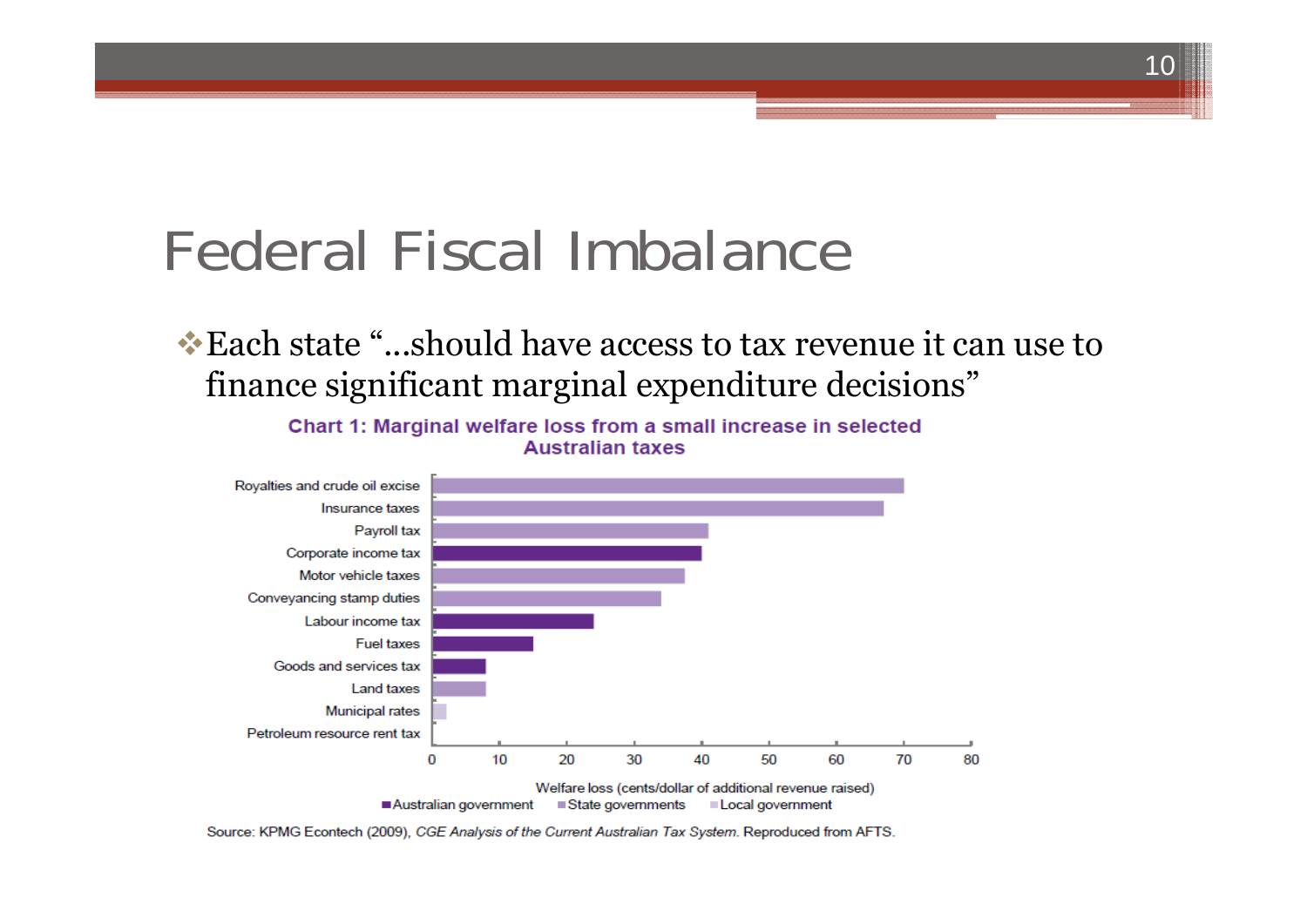# Abolish and replace

| <b>Tax base</b>           | <b>Revenue Sb</b><br>2009-10 | <b>Proposal</b>          | <b>Possible</b><br>replacement |
|---------------------------|------------------------------|--------------------------|--------------------------------|
| Payroll                   | 16.8                         | abolish                  | consumption                    |
| Insurance                 | 4.6                          | abolish                  | consumption                    |
| <b>Property transfers</b> | 12.3                         | abolish                  | land                           |
| Land                      | 5.8                          | retain/reform            |                                |
| <b>Royalties</b>          | 6.6                          | abolish                  | Resource rent                  |
| Motor vehicles            | 7.0                          | Abolish tax<br>component | Road user charges              |
| Gambling                  | 5.0                          | Retain/reform            |                                |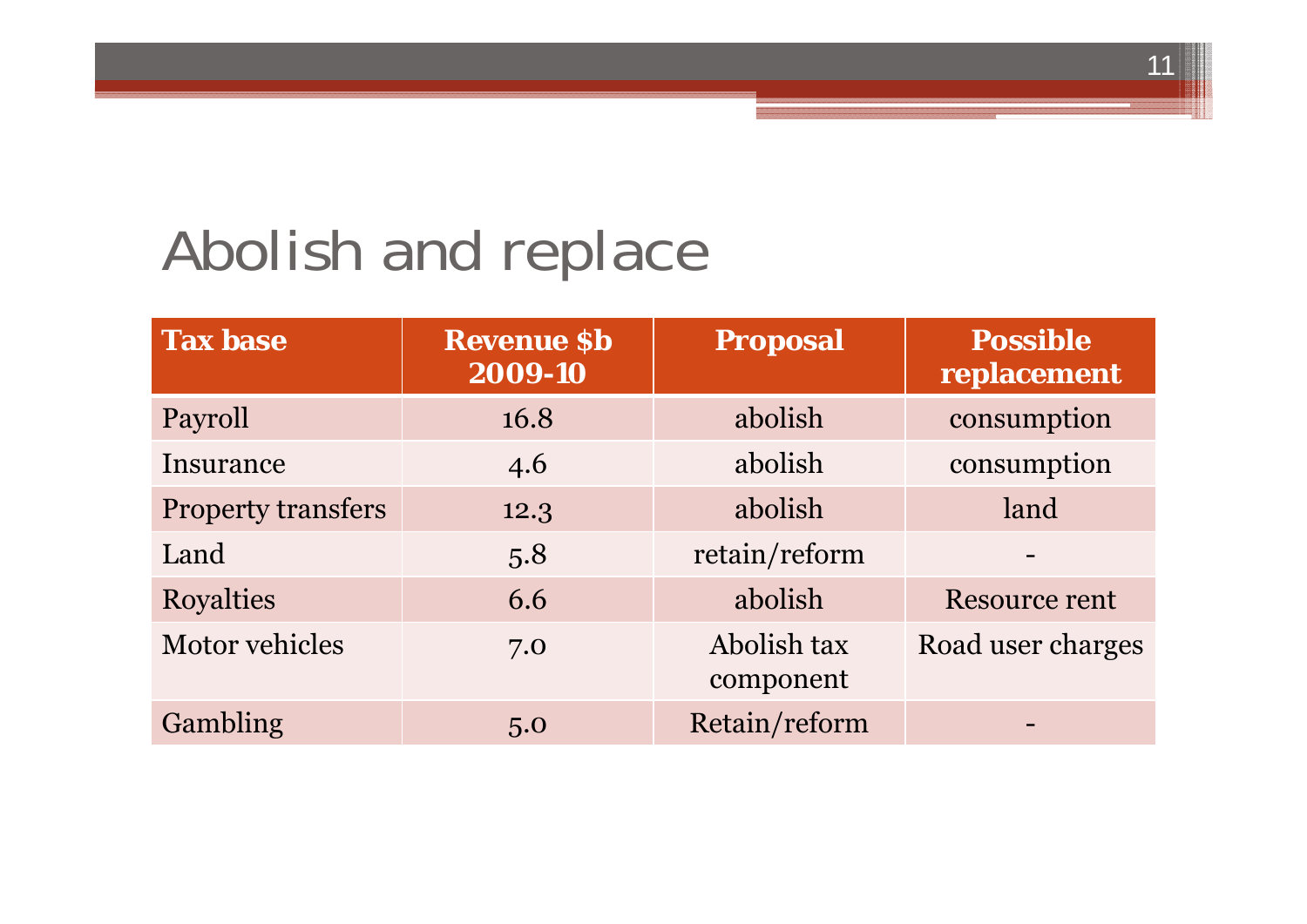### 2010-2011 post-Henry measures

- Limited version of resource rent tax
- $\bigcirc$ • Company tax cut to 29%
- $\bigcirc$  Partial moves towards personal tax reforms
	- Including as part of carbon price compensation (minor switch from income to consumption)
- $\bullet$  12 percent SG (delayed budget cost)
	- On top of \$4b pa increase in age pensions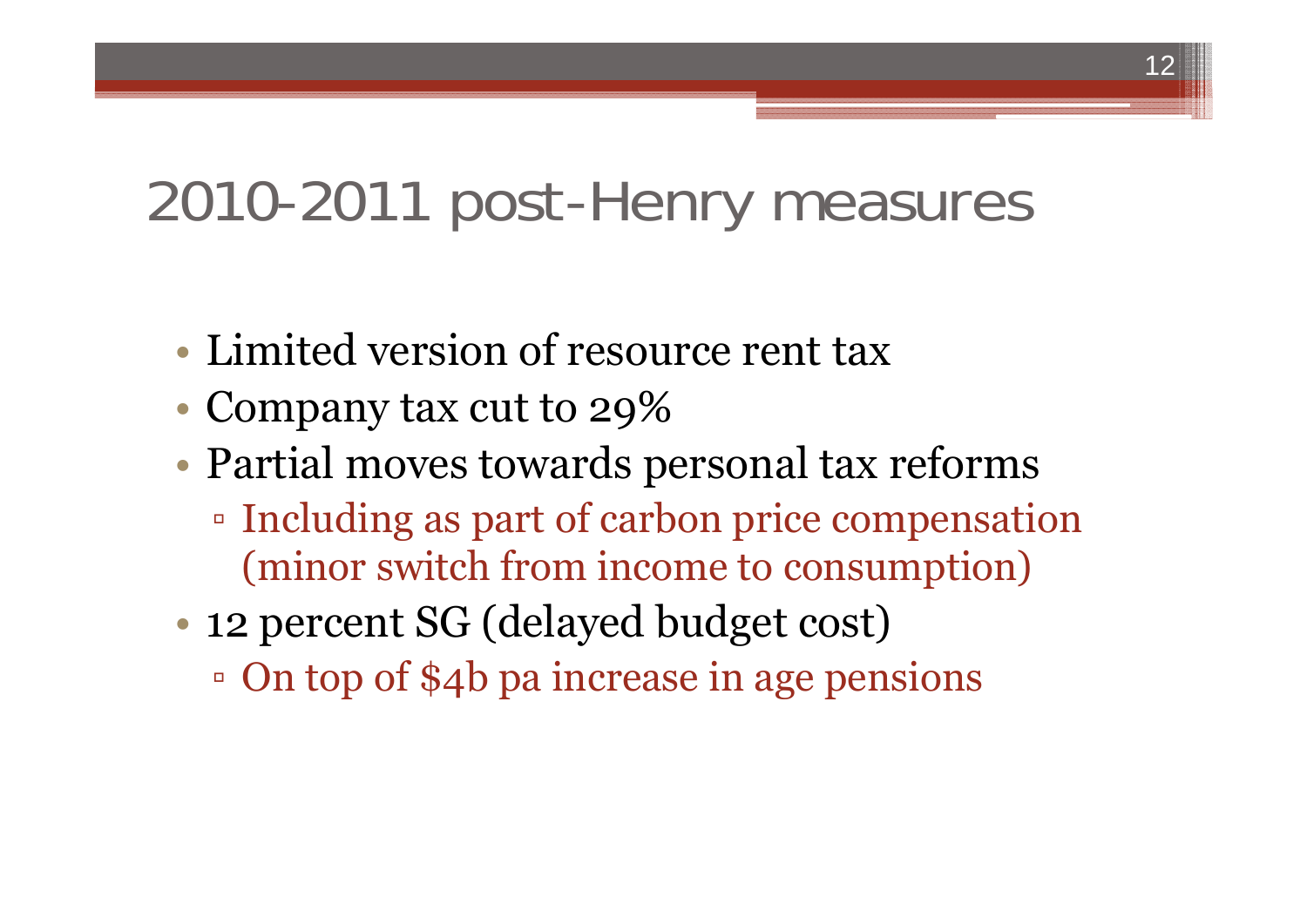# Lessons from the past?

- Large packages, many winners and losers
	- Requires extensive development and modelling
	- We usually already knew broadly what to do
- Return of fiscal drag, giving impression of large net tax cuts
	- Not available under existing fiscal strategy, until late in second half of 20-teens decade
- $\bullet$  Extensive campaign in advance of commitments to establish the case (if not majority support)
	- Not tried in recent years, nor easy in current political circumstances
- Conclusion? Extended policy development and discussion within a broad strategic commitment, before most major decisions are possible
	- Hopefully with a more open possibility set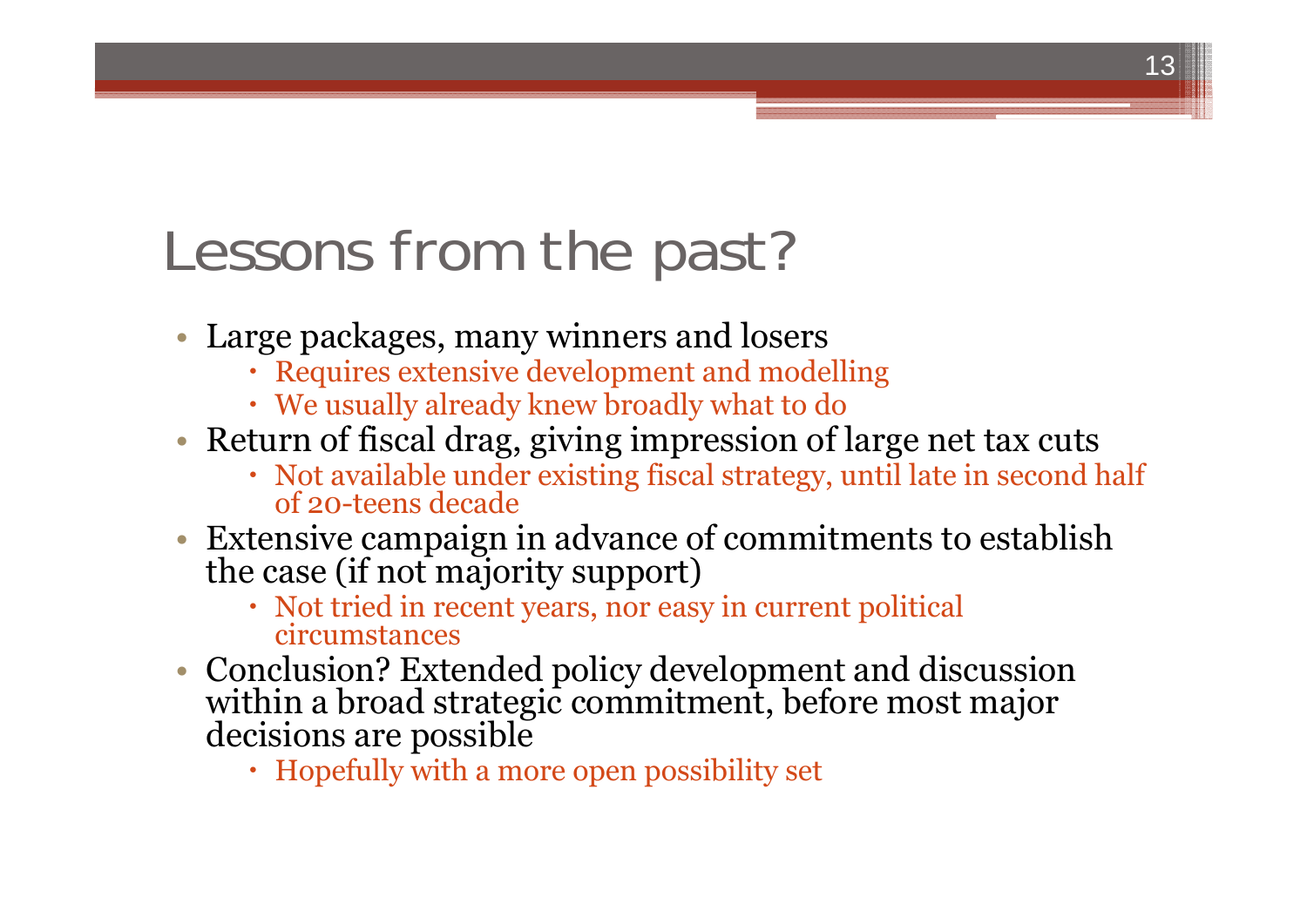# Medium term strategic constraints

- •Fiscal – no room to move?
- • Household disposable income – unavoidable policy induced slowing
	- $\Box$ Restoration/increases personal income tax levels by bracket creep
	- $\Box$ Superannuation guarantee up 3%
	- $\Box$ Insurance models for disability and aged care gaps
	- $\Box$ Impact of relatively smaller government?
- • Community expectations in the face of slowing spending power growth
	- After the long boom , GFC protection and unaffordable tax cuts?
- •Federal – a model in disrepair, future fiscal crisis
- • Economic Uncertainty
	- Terms of trade, Multi-speed
- • Institutions and information – a new transparency needed
	- $\Box$ Alternative fiscal strategies
	- $\Box$ Cities, roads and housing
	- $\Box$ Tax and transfer reform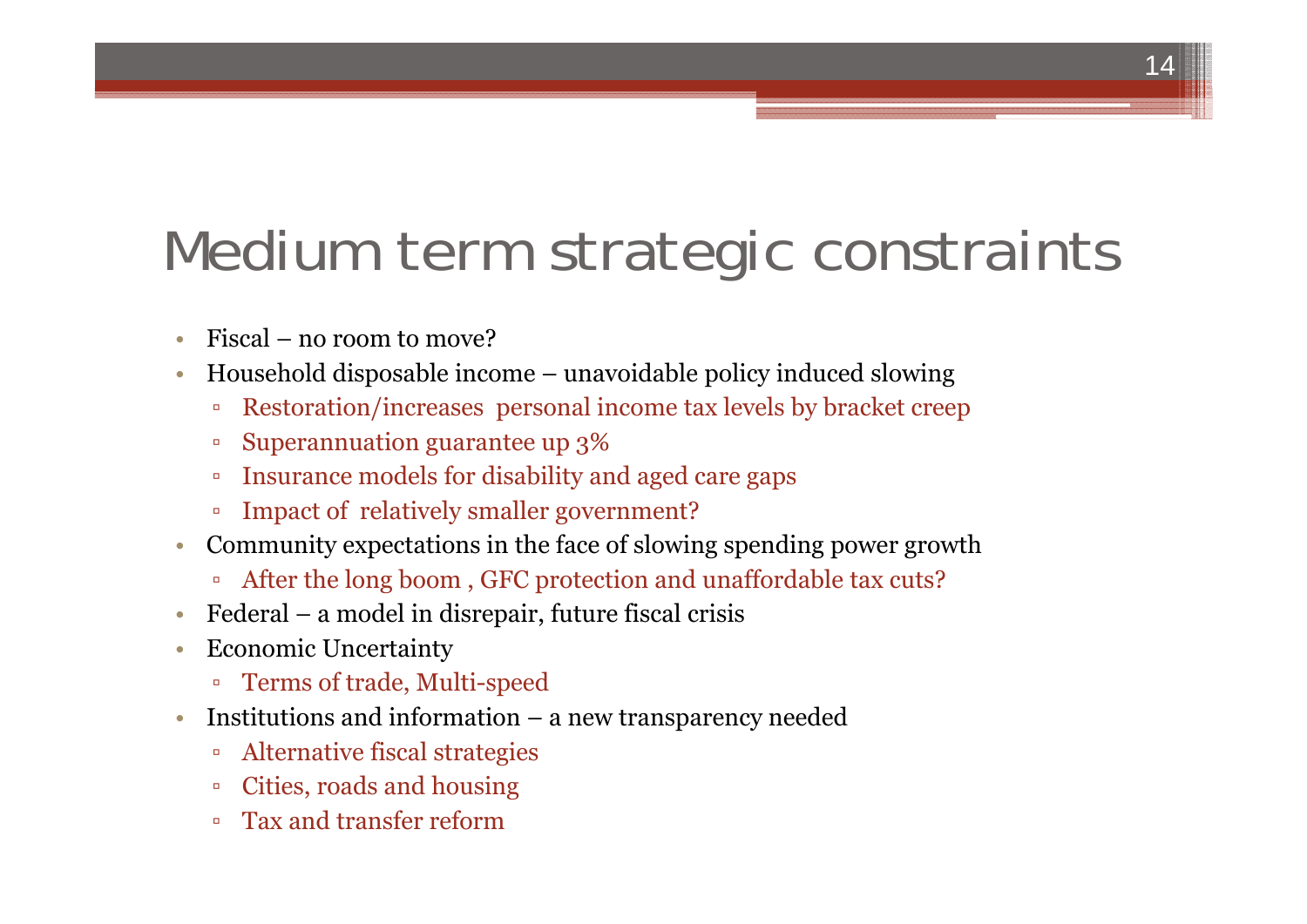# Timetable and prospects

- AFTSR had no timetable
- $\bullet$  A 10+ year strategy needed (regardless of politics):
	- Reforming tax/transfer law and administration
	- Investing in reform institutions fiscal, tax and cities

- A fiscal and federal reform agenda
- Recasting
	- The intergenerational problem
	- The balance of resource rent and business income taxes
	- Consumption and inefficient state taxes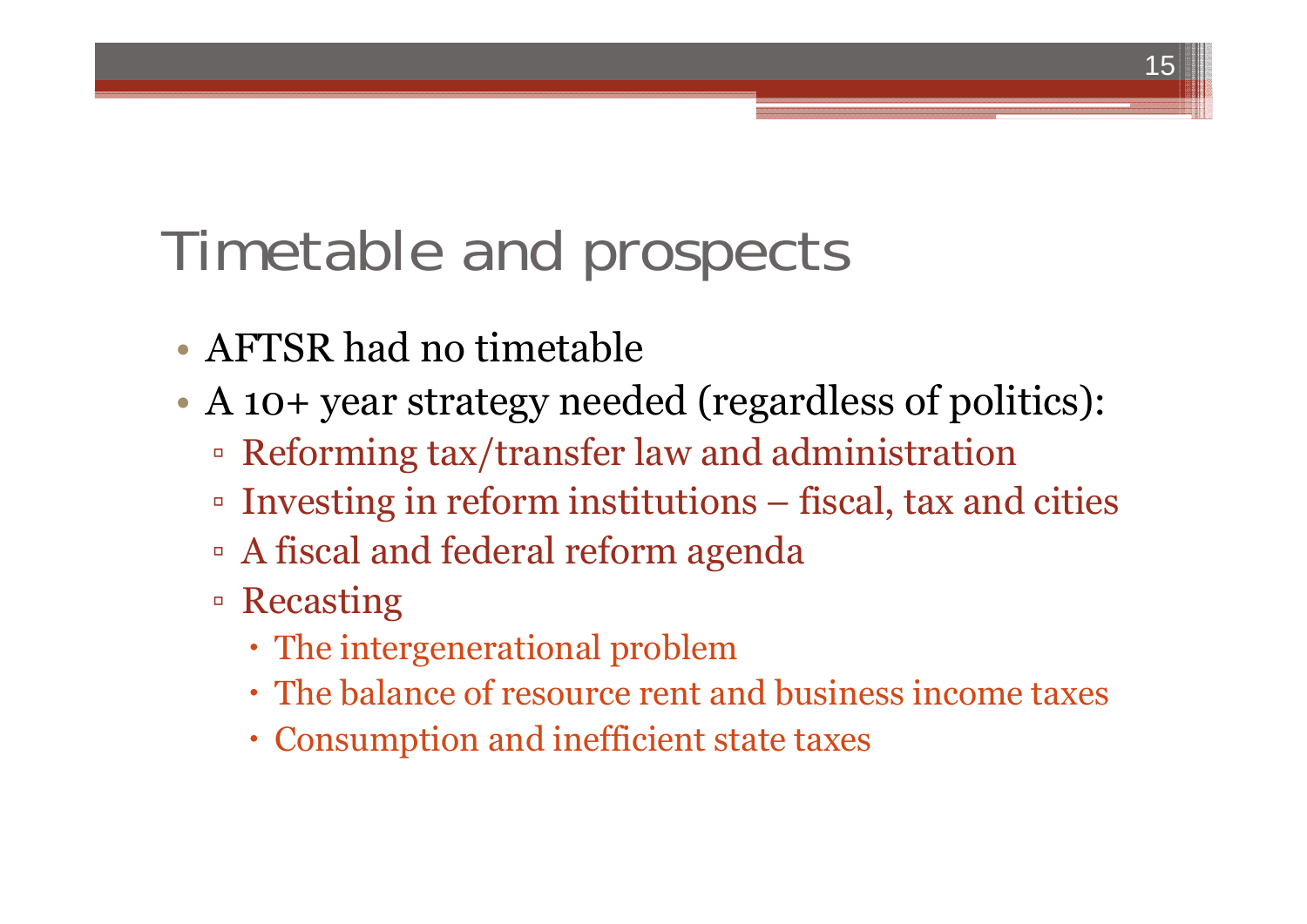#### Low cost tax system reform

•Tax-transfer system improvement and consolidation

- $\bullet$ • Including minor policy change to achieve simplification and integration
- • Many areas: small business structures, capital gains tax, simplified means tests etc
- $\bullet$  Focused on simplifying client experience, particularly small business, individuals, transfers
	- Taxpayers/transfer clients should have direct access to Government-held information, allowing pre-filling etc
- $\bullet$ Standing body to lead, monitor, promote this work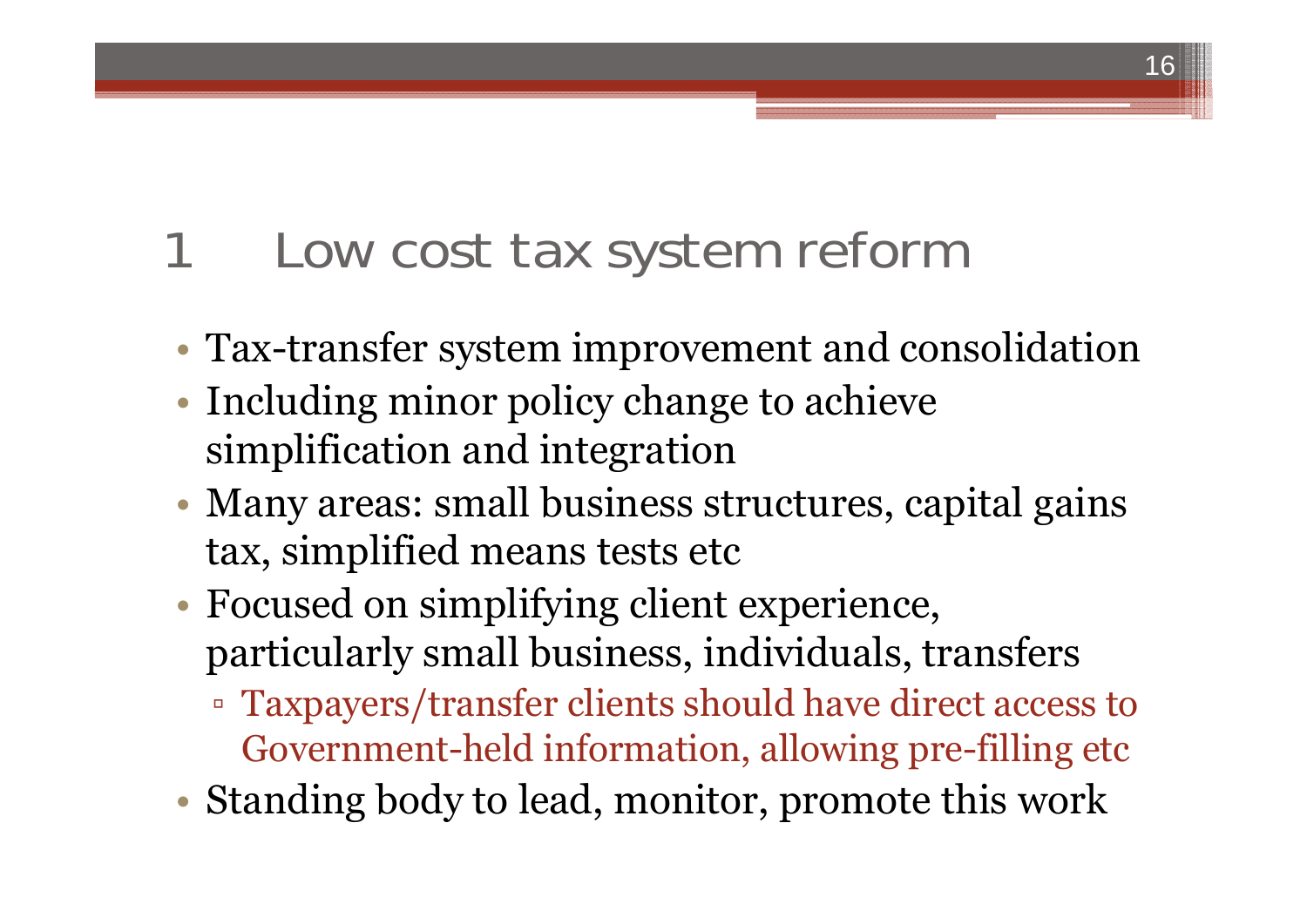## 2 Investing in reform institutions

- $\bullet$  The right institutions are needed to deliver fiscal, federal and tax reform in the longer term
- $\bigcirc$ Key priority to find new federal fiscal model
- $\bullet$  Henry recommendations, including:
	- 107,108 Productivity Commission reviews of major funding and delivery options (and concessions)
	- 119 New intergovernmental agreements
	- 131 High level taskforce on client experience
	- 134 Funded independent tax-transfer research
- $\bullet$  Essentially, post-Forum, bi-partisan commitment to institutions, process and transparency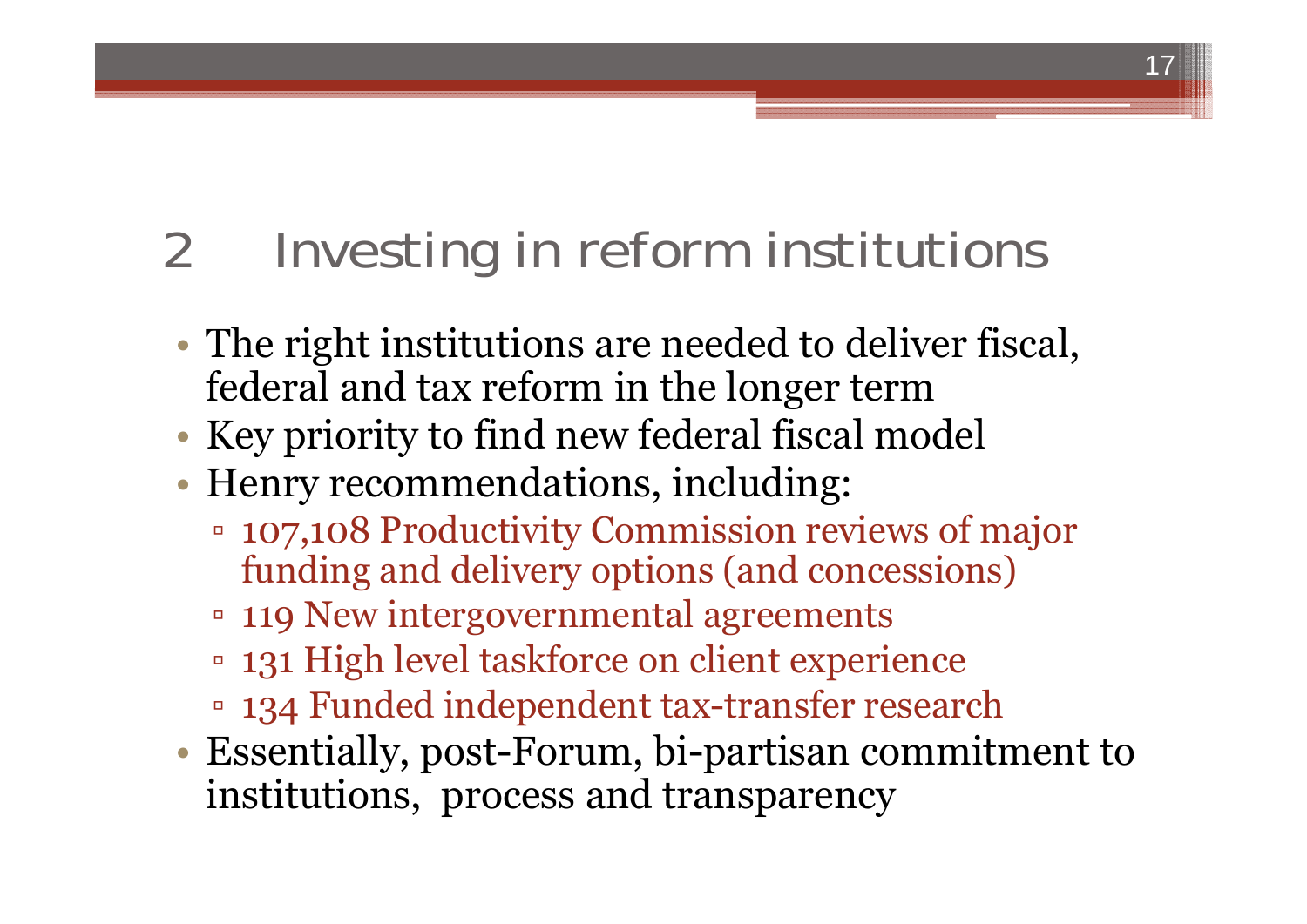#### 3 An agenda: fiscal & tax research

| <b>Issue</b>                                               | <b>Wider contexts</b>                                            |
|------------------------------------------------------------|------------------------------------------------------------------|
| Funding and delivery models for<br>public services         | Disability care and support, housing<br>assistance case studies  |
| Efficiency of government and federal<br>duplication audits | Government and federal reform, weak<br>of activity based costing |
| <b>Mainstream savings</b>                                  | Requires housing supply reform                                   |
| Land and Transfer taxes                                    | Housing and cities                                               |
| Alcohol, gambling tax reform                               | Inadequate empirical evidence                                    |
| Road pricing and funding                                   | Cities and transport                                             |
| Financial value add                                        | Inadequate study                                                 |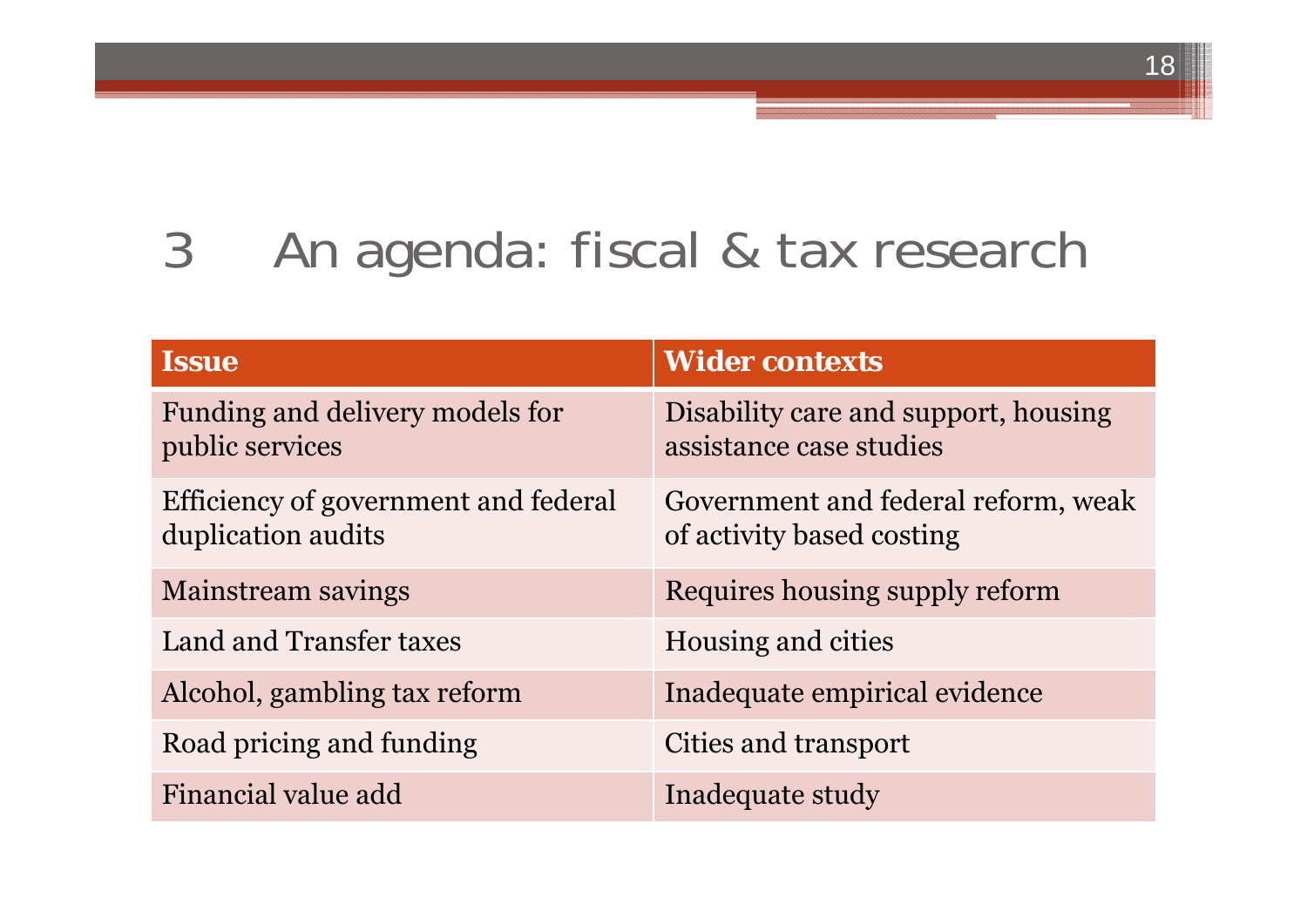#### 4 Intergenerational & transfers

- $\bigcirc$  Part of a broader recasting of the transfer system
	- reducing support for the working aged (except childcare) – maximising participation
	- to higher and unmet needs in disability, ageing, caring and longevity
- • Reconfigure SG increase into a longevity and care insurance model, with universal coverage
- $\bullet$  Address the unsustainable promise: SG as enhanced lifestyle retirement for age 60-80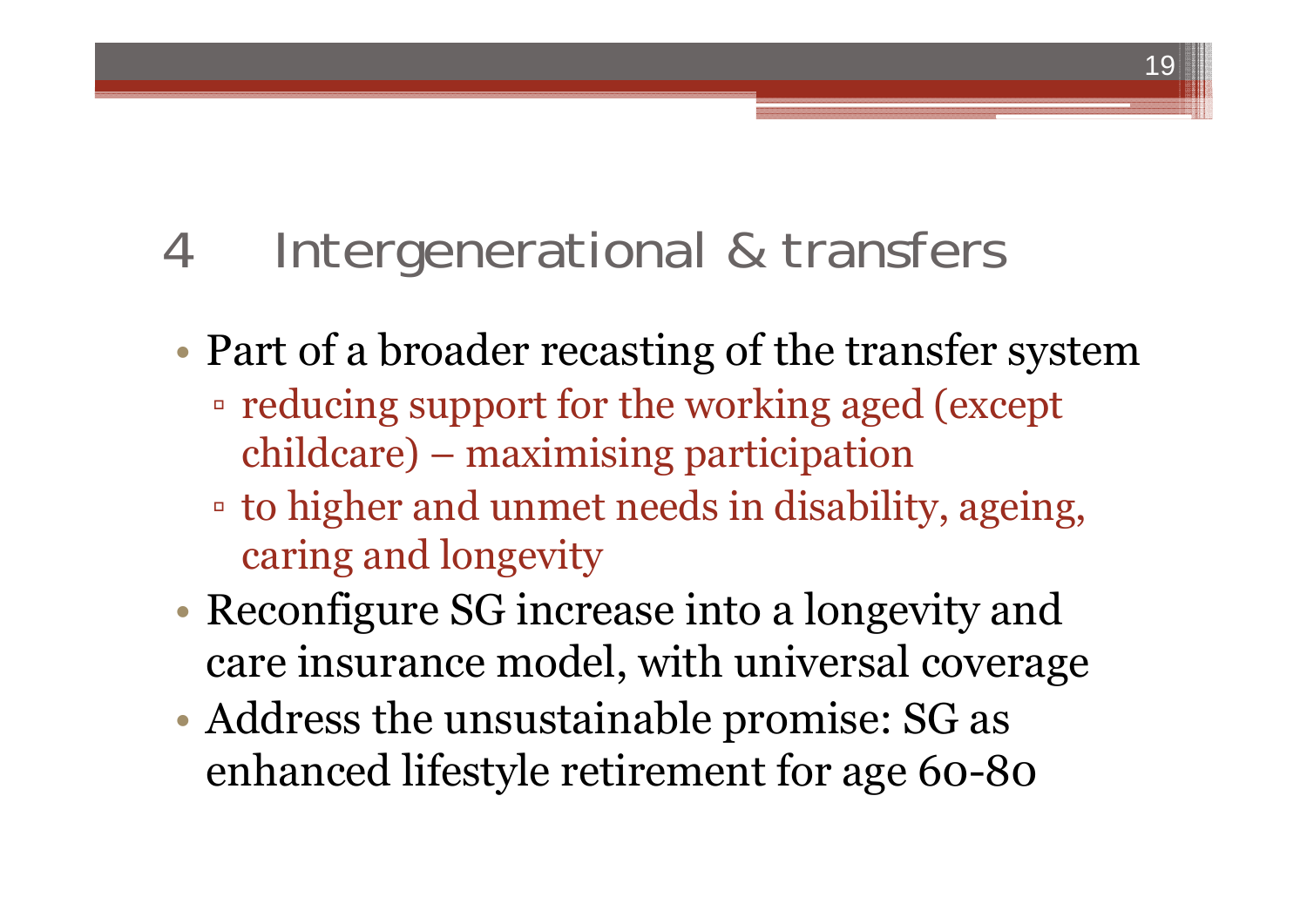#### 5 Rent and business tax

 $\bigcirc$  Replace royalties under a new Commonwealth state revenue sharing agreement

- • Longer term company rate and base strategy ▫ Beyond the period of extreme investment stress
- $\bigcirc$  Need first to resolve key contexts:
	- Resource rent tax model
	- Allowance for corporate capital
	- Dividend imputation
	- The model for taxing household savings
	- The business tax base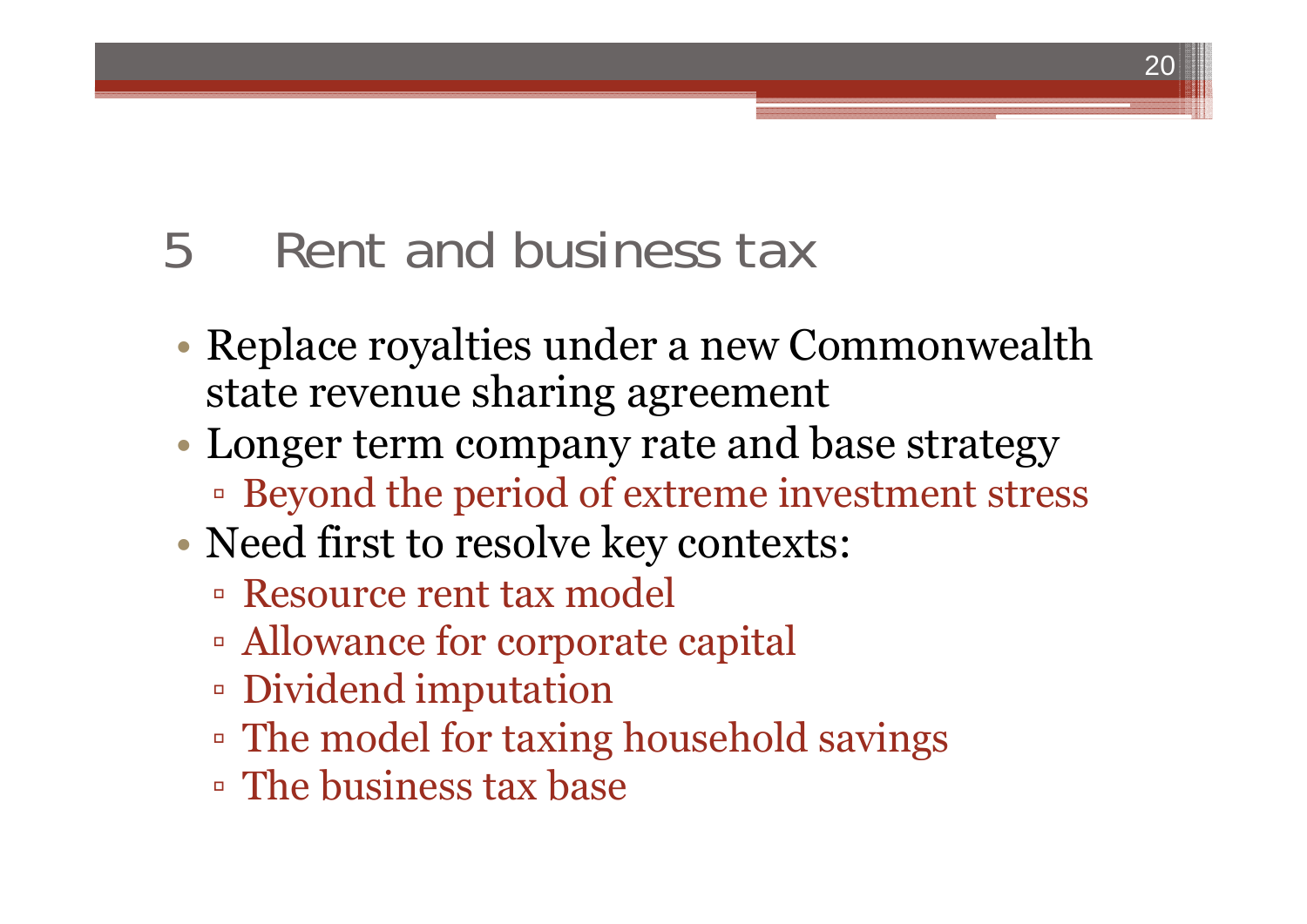#### 6 Consumption and state taxes

- $\bullet$  Too hard for current politics on all sides – and that is reasonable, the case has to be made and properly justified:
	- $\blacksquare$  So commit now only to an independent study covering all scenarios
		- Reform with no change to general consumption taxes
		- Reform with consumption tax limited to replacing inefficient narrow taxes

- Unconstrained longer term reform towards a preferred tax structure
- Two problems, one solution
	- Replacing state taxes (payroll, insurance)
	- Reducing long run increase in personal income tax
- • Rate and base issues
	- □ GST effective rate on consumption is under 7% (including dwellings)
	- Need to review rate and base and consider destination cash flow tax
- Ultimate Timing: not before late decade or beyond: possible linking of income tax, payroll tax, SG and consumption tax initiatives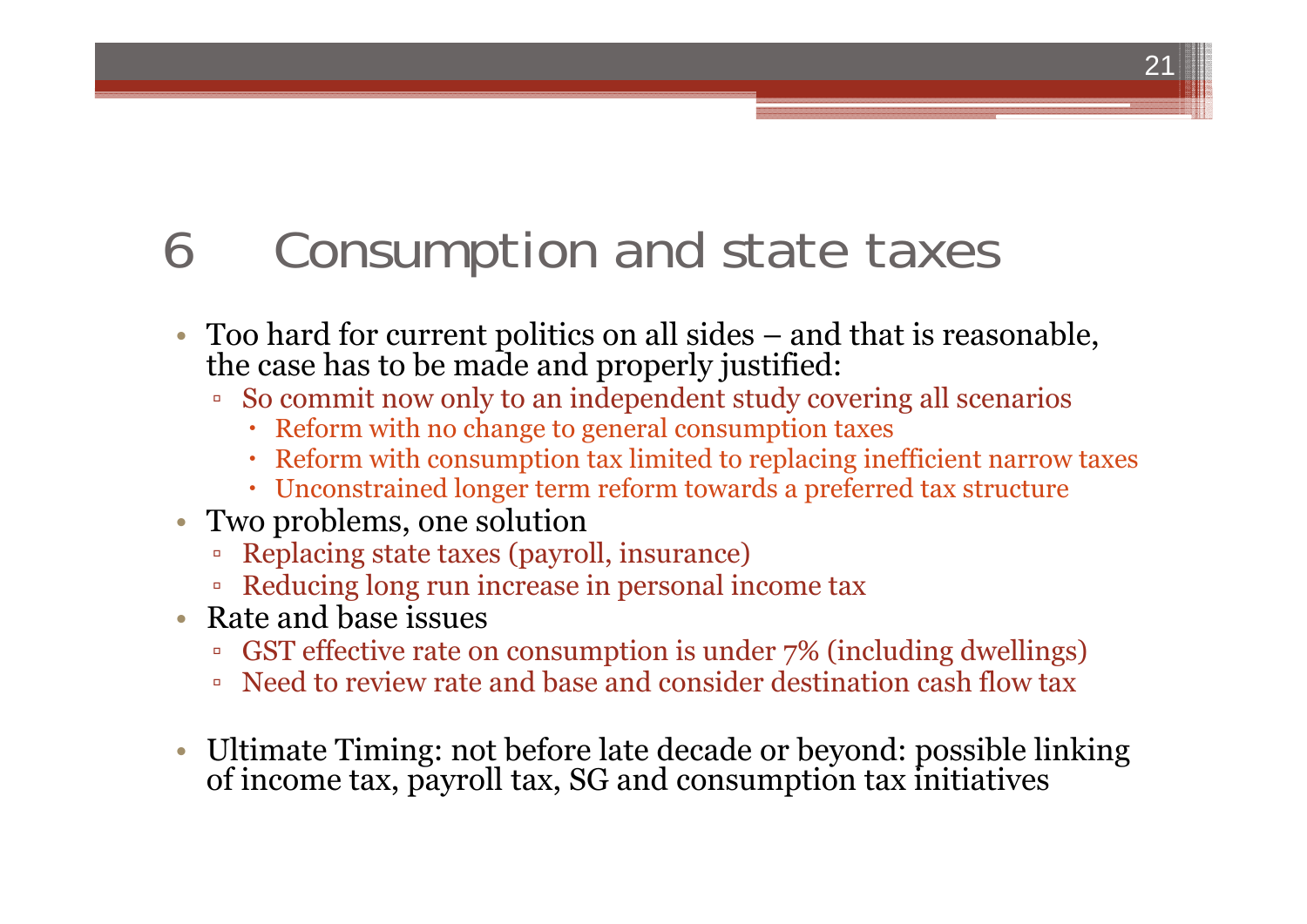### Conclusion: opening to future reform

- $\bullet$ Economic, social, fiscal and tax challenges will be faced by any and all future governments
- • Response requires a major policy investment
	- unless an unprecedented minimisation of government is attempted in the face of strategic trends
- Building community understanding and commitment needs a new style transparent and less top down political approach
- $\bullet$  Most issues beyond tax alone, especially
	- Alternative fiscal, institutional, service delivery models
	- The federation assignment and financing
	- Infrastructure markets, cities and land